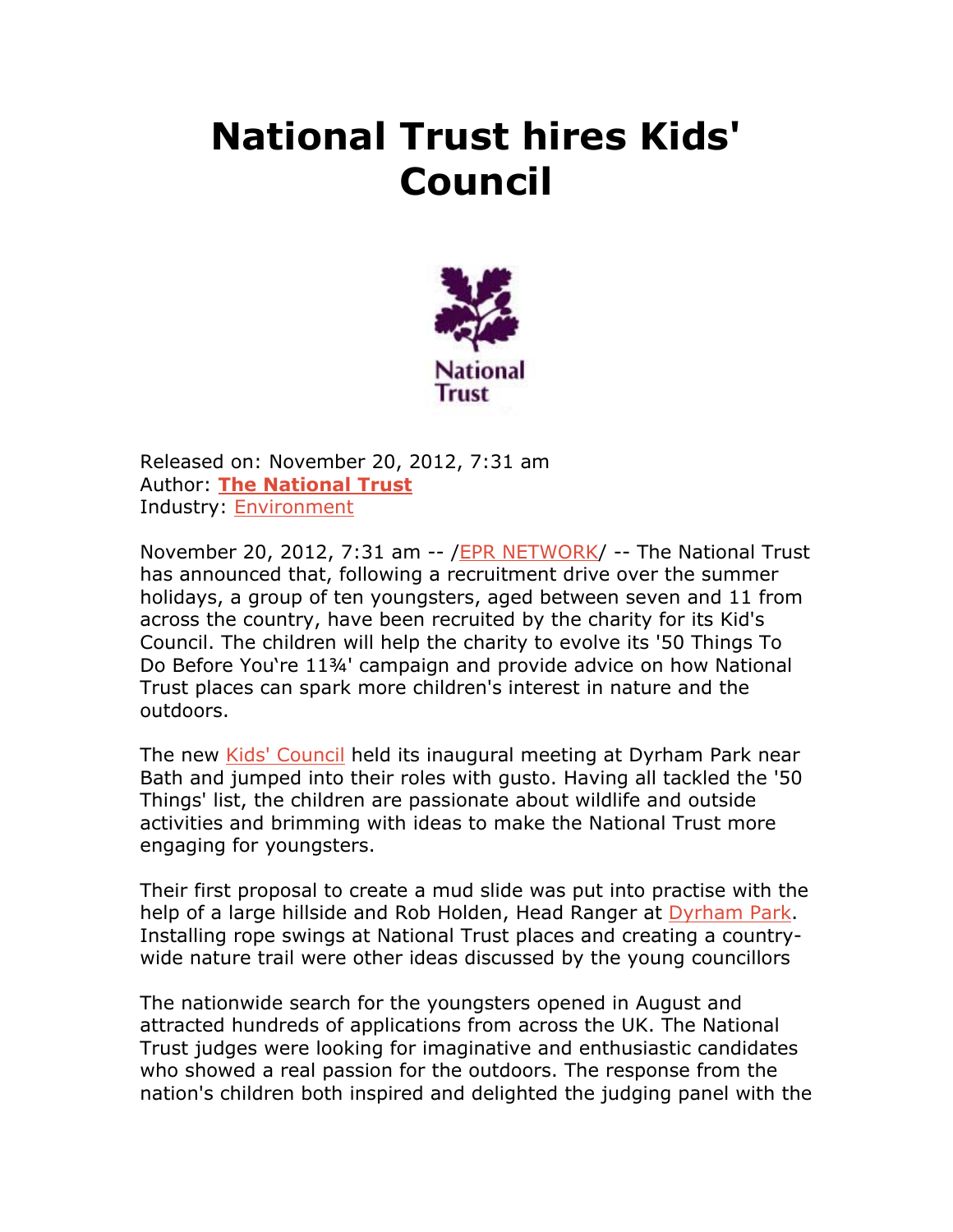applicants sending in photos, drawing pictures and even creating treasure maps.

Some of the more weird and wonderful suggestions that came up in some of the applications included meerkats at National Trust properties, barefoot nature walks and going inside a large rabbit hole to "see what it's like being a rabbit".

The successful applicants forming the new Kids' Council are:

- Jessica Swales, aged 8 from North Yorkshire
- Max Hodgson, aged 8 from West Midlands
- Francesca Carrannante, aged 8 from London
- Kai Bickley, aged 7 from West Midlands
- Kit Le Froy, aged 8 from Cornwall
- Leif Wilson-Palmer, aged 8 from Gloucestershire
- Harry Wilson, aged 10 from Bristol
- Mia McDade, aged 8 from Stockport
- Sophia Tarling, aged 8 from Norwich
- Iona Howells, aged 11 from Kent

The members of the Kids' Council and their families will be able to visit all National Trust places throughout the year to gain a true and deep understanding of what the National Trust has to offer. The children will report to the Getting Outdoors and Closer to Nature Programme board at the National Trust, and will share their recommendations at four meetings across the year.

Tony Berry, Visitor Experience Director of the National Trust, commented: "The applicants were imaginative, adventurous and exciting and we cannot wait to hear their views and start bringing their recommendations to life. The sheer number of applications shows that the children of Britain do want to get outdoors, have fun and connect with nature and our mission is to make this as accessible to all children as possible."

Iona Howells, aged 11 from the Kids' Council, said: "I am really proud to be part of the Kids' Council. I want to make other children see that being outdoors can be fun and the National Trust has some great places where you can have heaps of fun - I hate sitting still inside so it is great to be part of getting other kids to play outside."

– Ends –